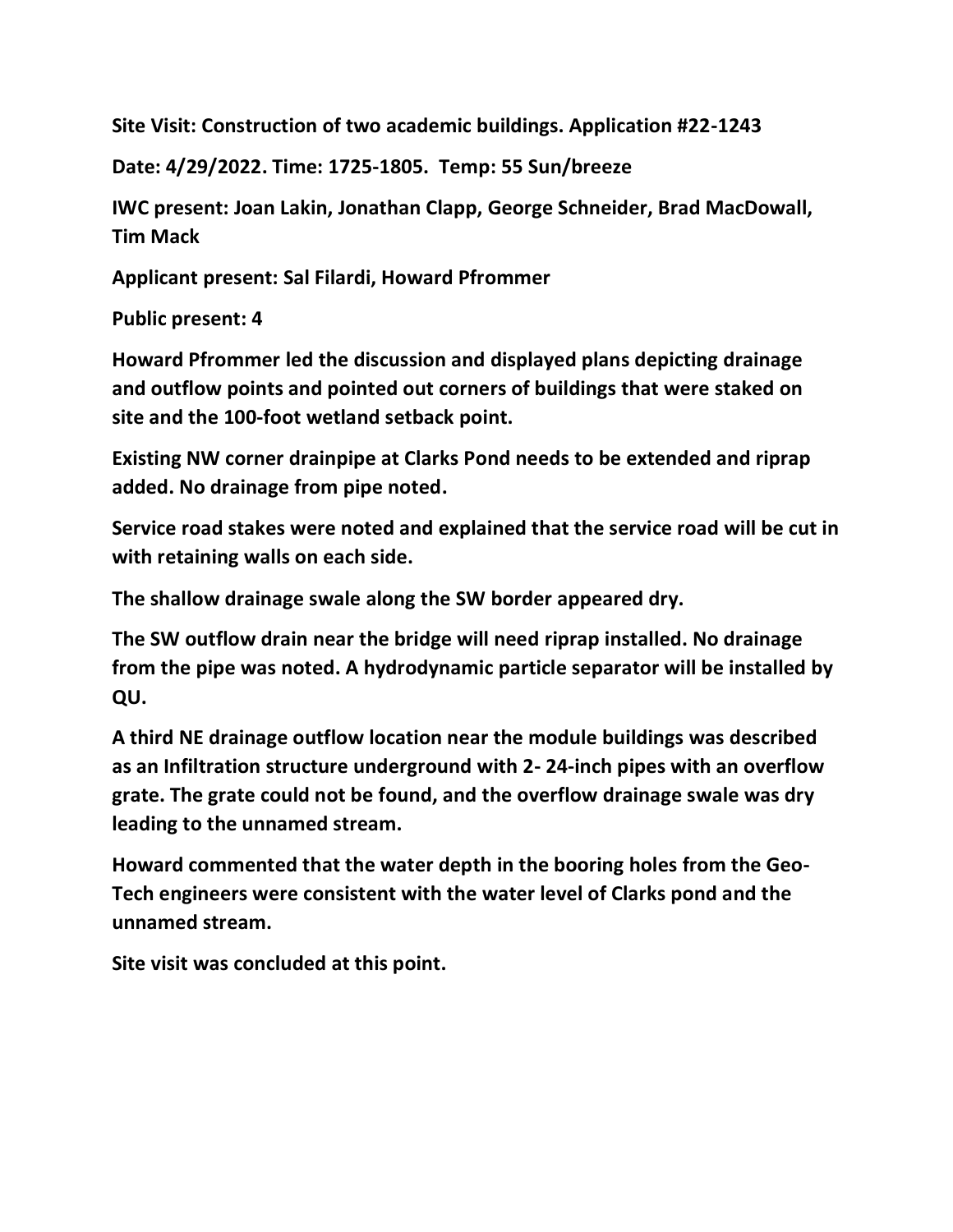**Site Visit: Construction of a residence hall building. Application #22-1244**

**Date: 4/30/2022. Time: 0935-1010. Temp: 61, Sun/breeze**

**IWC present: Kirk Shadle, Jonathan Clapp, George Schneider, Michael Milazzo, Tim Mack**

**Applicant present: Sal Filardi, Howard Pfrommer**

**Public present: 2**

**Howard reviewed plans to give an overview of drainage details showing the residence building with a "green roof", rain garden and infiltration structure with overflow to area within the 25-foot wetland boundary. The proposed second overflow structure plans within the 25-foot wetland boundary will be removed from the plans according to Sal Filardi.**

**It was noted that the parking spaces along the wetland boundary will be removed, and a sidewalk will be installed.**

**Kirk inquired about the S&E plans for the catch basins during the construction phase to prevent sediment from entering the stream. There is presently no particle separator but there is one for planned post construction.**

**The drainage outflow pipe near the vehicular bridge was inspected for sediment. No drainage from the pipe was noted. There was no riprap present. Howard expects less drainage post construction.**

**The riparian buffer along the stream banks was discussed and the plan from the Wetland Scientist R. Snarski was referenced. The riparian buffer will extend to the culvert at Bob Cat Way as noted in the plans. Wetland flags were noted along the stream banks.**

**Across Bob Cat Way on the opposite side of the culvert there was discussion to remove about 20 square feet of sediment/vegetation from the stream bed.**

**There was a discussion that the stream dries up in the summer with little or no flow. Howard mentioned sandbags and piping any waterflow to prevent sediment from entering the stream during removal with a backhoe. It was discussed that during heavy rains the stream would flood the banks and extend to the top of the culvert. Wetland flags were noted in the lawn 15 feet from the**